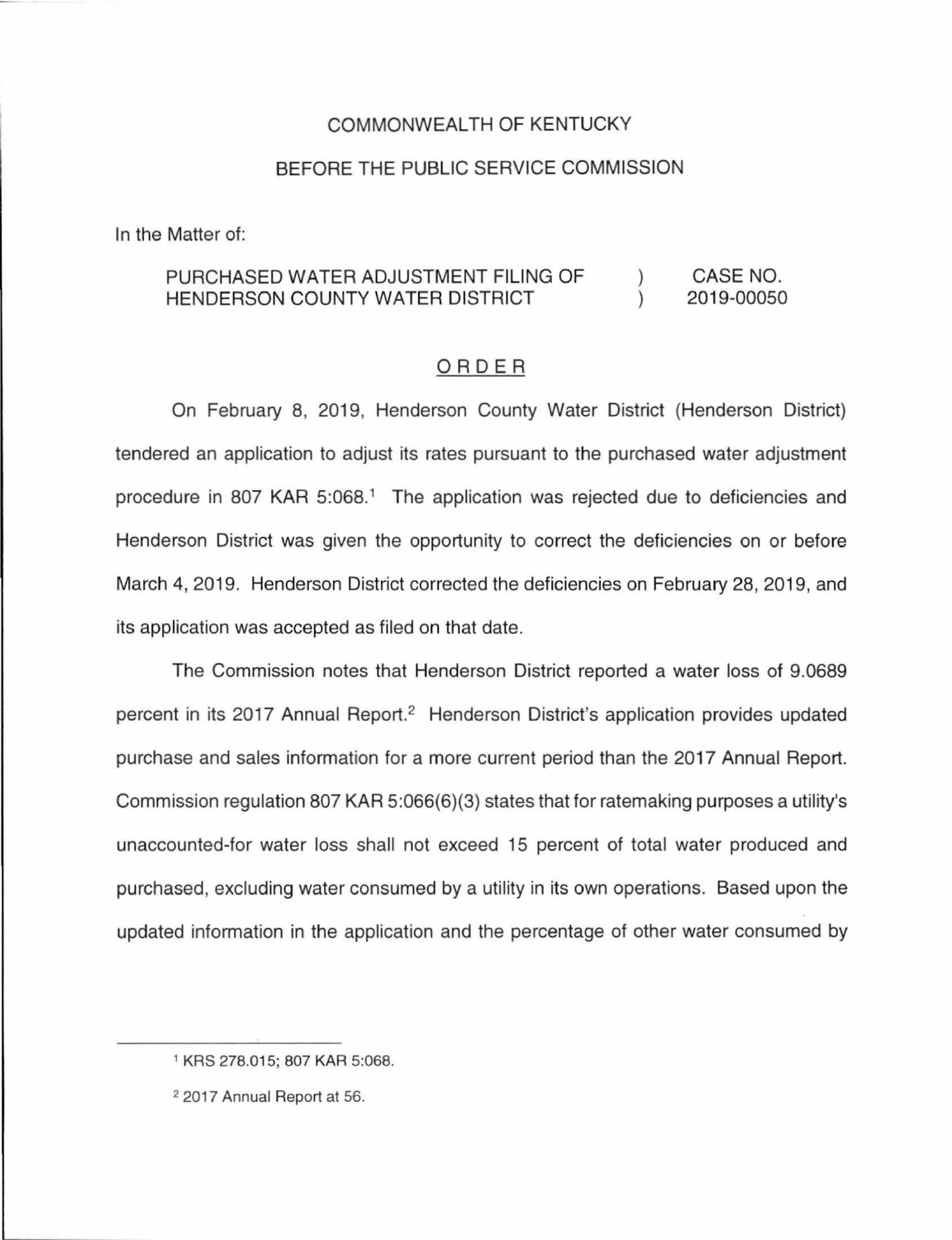the utility in its 2017 Annual Report,<sup>3</sup> Henderson District's unaccounted-for water loss is determined to be 27.1594 percent for the updated period.<sup>4</sup> Reduction of Henderson District's unaccounted-for water loss to 15 percent would result in an approximate \$182,593,4111<sup>5</sup> decrease to purchased water expense. Henderson District is paying approximately \$0.5262 per 1,000 gallons sold, for expenses associated with unaccounted-for water loss in excess of the allowable 15 percent threshold. 6

The Commission is placing greater emphasis on monitoring utilities that consistently exceed the 15 percent unaccounted-for water loss threshold and strongly encourages Henderson District to pursue reasonable actions to reduce its unaccountedfor water loss. Failure by Henderson District to make significant progress towards reducing unaccounted-for water loss may cause the Commission to pursue additional action with the utility.

The Commission, having reviewed the record and being sufficiently advised, finds that:

<sup>3</sup>2017 Annual Report, Water Statistics, line 21, divided by line 4, (4,809 divided by 388,416) equals 1.2381 percent.

| <sup>4</sup> Total Purchases (application PWA Form 1 at 2) | 484,622,122 |
|------------------------------------------------------------|-------------|
| Less Total Sales (application PWA Form 1 at 2)             | 347,001,607 |
| Less plant use (% determined from 2017 Annual Report)      | 6,000,133   |
| Water loss - gallons                                       | 131,620,382 |
| Water loss - percent                                       | 27.1594%    |
|                                                            |             |

<sup>5</sup>Water loss above 15 percent is 12.1594 percent, so the cost of water loss is shown below:

| (445,470,350 x 0.271594 x 3.1509)/1,000 | $=$ \$170,673,2933 |
|-----------------------------------------|--------------------|
| (39.151.772 x 0271594 x 2.5039)/1.000   | $=$ \$11,920.1178  |
|                                         | \$182,593.4111     |

Potential purchased water expense reduction (\$182,593.4111/(347,001 ,607/1,000) equals \$0.5262 per 1,000 gallons. divided by sales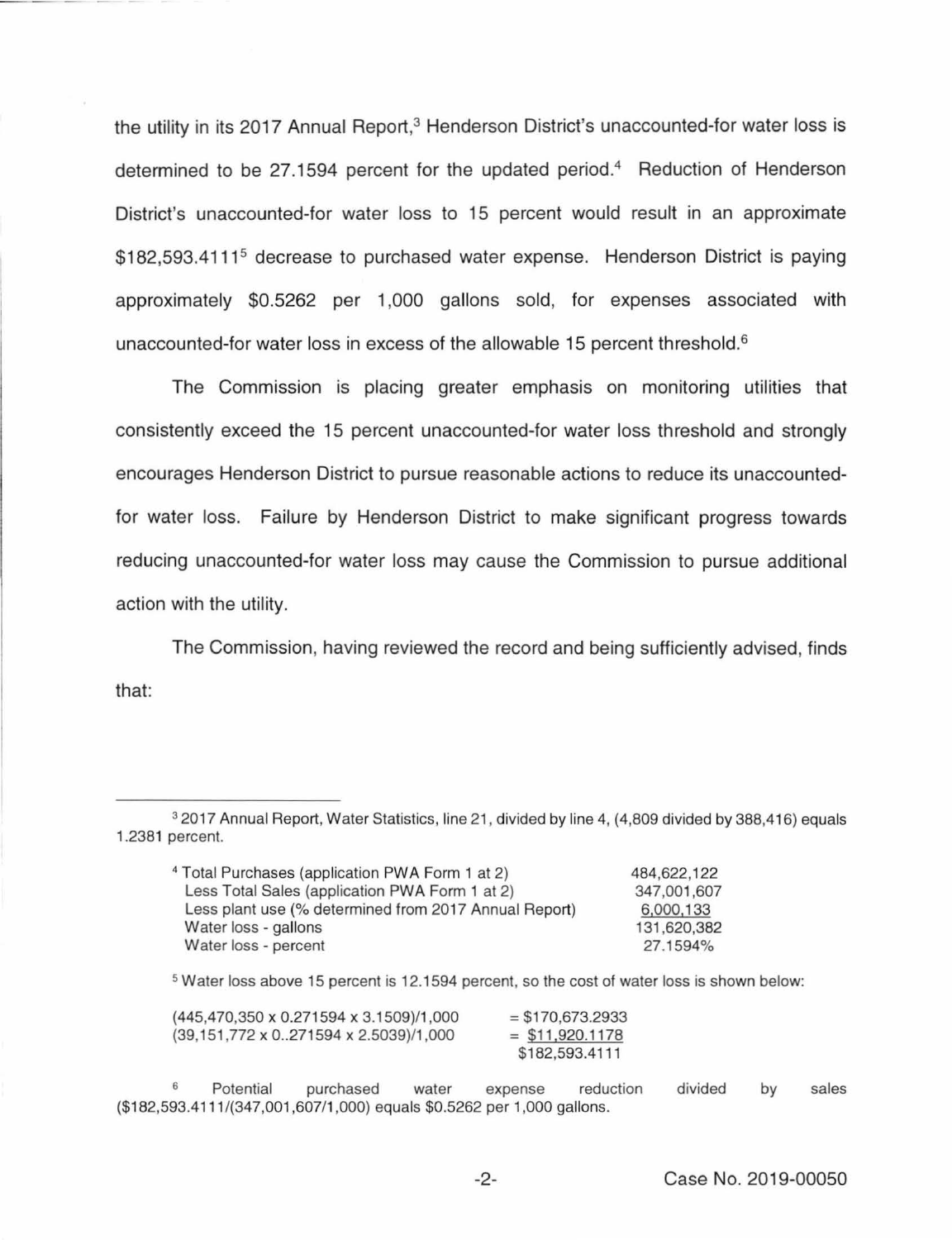1. Henderson District purchases water from Henderson Water Utilities North (Henderson North) and Henderson Water Utilities South (Henderson South).

2. Henderson North notified Henderson District that its wholesale volumetric water rate would decrease from \$3.2064 per 1,000 gallons to \$3.1509 effective March 31 , 2019. Henderson South notified Henderson District that its wholesale volumetric water rate would decrease from \$2.5708 per 1,000 gallons to \$2.5039 effective March 31, 2019.<sup>7</sup> Henderson District proposes to decrease the water rates to its customers effective March 31, 2019, to reflect the overall decrease in cost of purchased water from Henderson Water Utilities.

3. Henderson District proposed a purchased water adjustment factor of (\$0.0700) per 1,000 gallons in its application.

4. During the 12 months ended December 31, 2018, Henderson District purchased 445,470,350 gallons of water from Henderson North and 39,151 ,772 gallons of water from Henderson South. During the same period, Henderson District sold 347,001 ,607 gallons of water. The decrease in the cost of purchased water is (\$27,342.8580), resulting in a purchased water adjustment factor of (\$0.0700) per 1,000 gallons.

5. The purchased water adjustment factor of (\$0.0700) per 1,000 gallons, as calculated in Appendix A to this Order, is fair, just, and reasonable, and should be approved.

6. Henderson District's proposed rates should be approved.

<sup>7</sup>TFS 2019-00039 (Ky. PSC filed Jan. 29, 2019); the tariff was accepted for filing by the Commission by letter dated Feb. 19, 2019.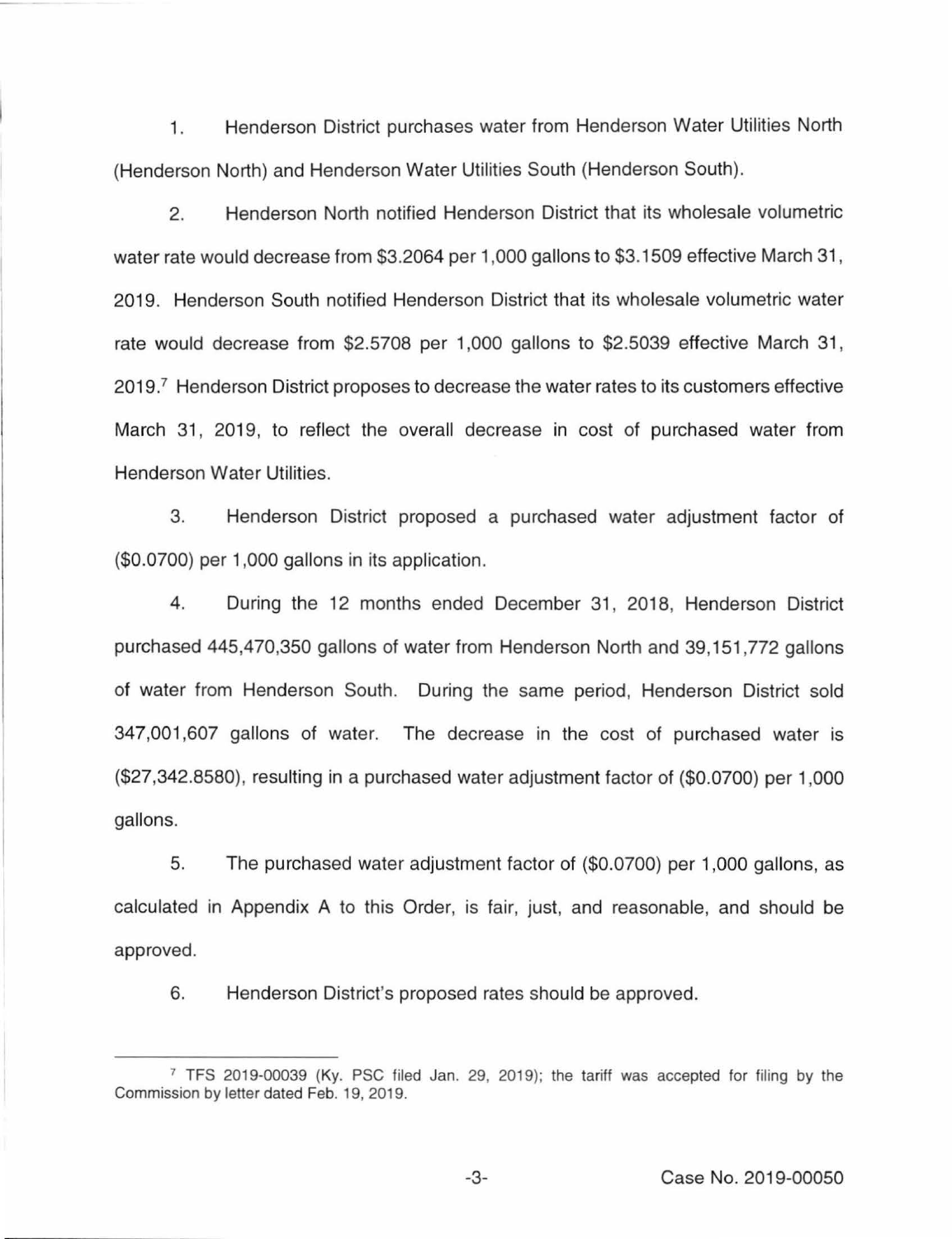7. The rates as set forth in Appendix B to this Order, are fair, just, and reasonable, and should be approved for water service rendered by Henderson District on and after March 31, 2019.

IT IS THEREFORE ORDERED that:

1. The purchased water adjustment factor of (\$0.0700) per 1 ,000 gallons is approved.

2. The rates proposed by Henderson District are approved.

3. The rates as set forth in Appendix B to this Order are approved for water service rendered by Henderson District on and after March 31, 2019.

4. Within 20 days of the date of entry of this Order, Henderson District shall file with the Commission, using the Commission's electronic Tariff Filing System, revised tariff sheets showing the rates approved herein.

5. This case is hereby closed and will be removed from the Commission's docket.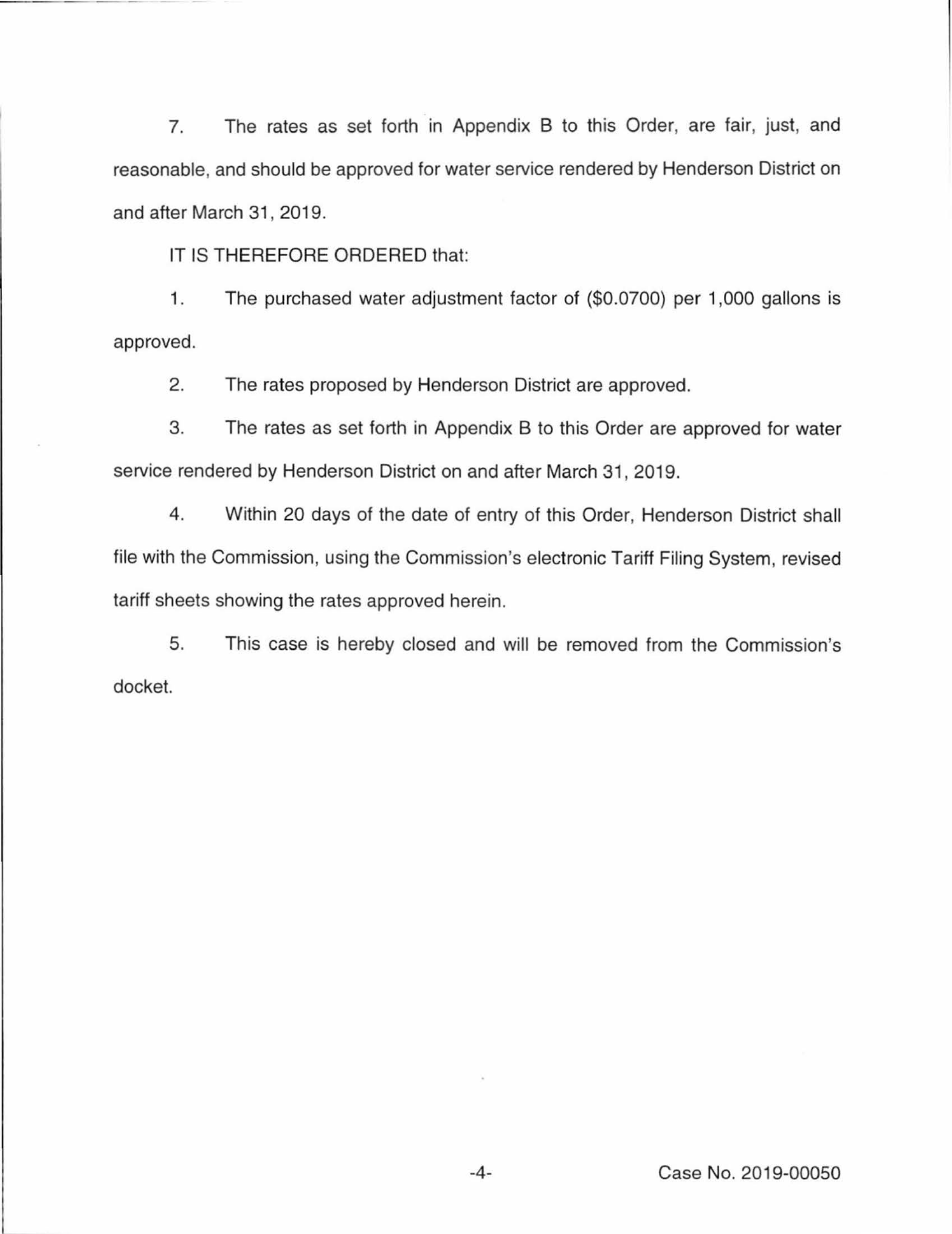By the Commission



**ATTEST:** 

 $\alpha$ . Tun

Executive Director

Case No. 2019-00050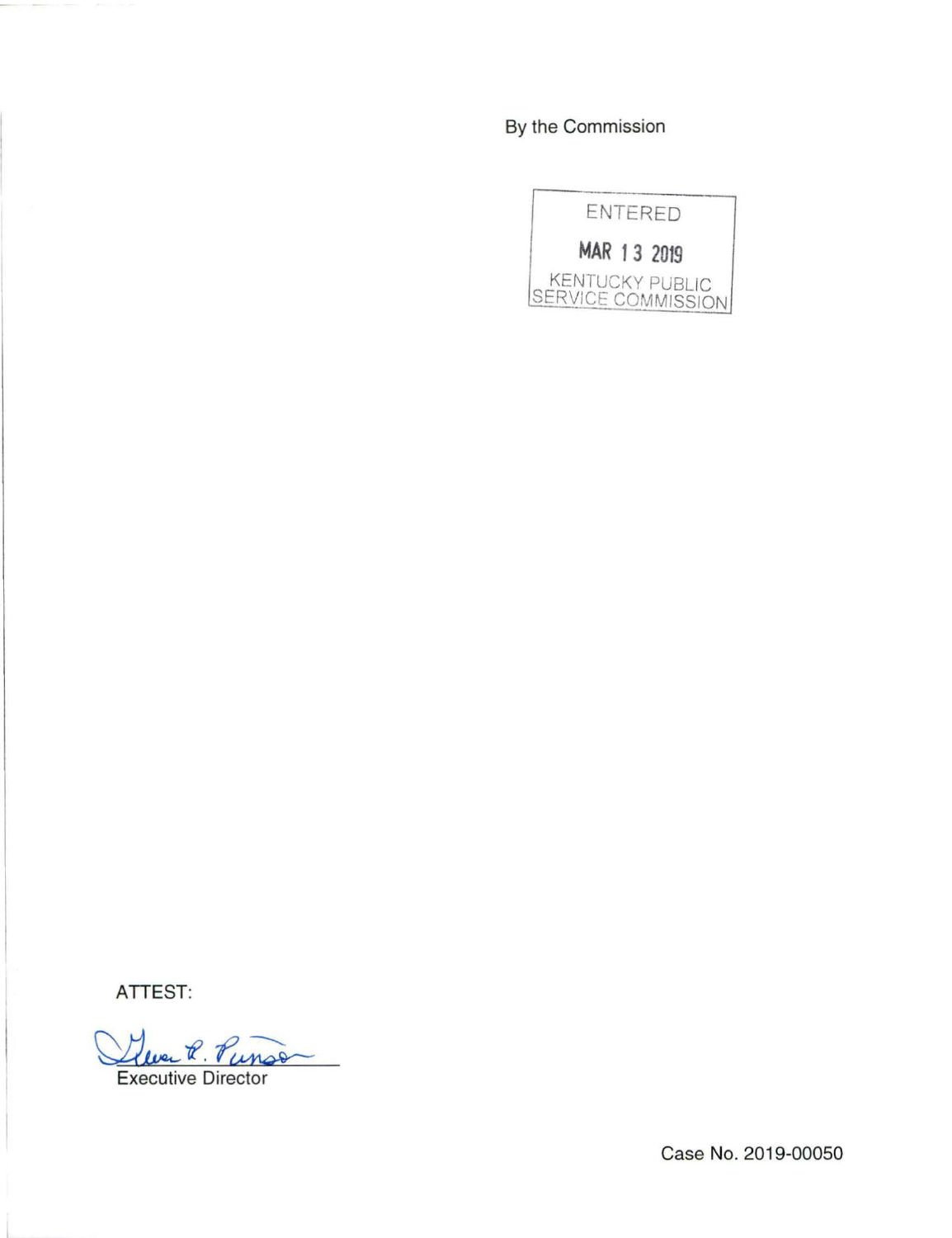## APPENDIX A

# APPENDIX TO AN ORDER OF THE KENTUCKY PUBLIC SERVICE COMMISSION IN CASE NO. 2019-00050 DATED **MAR 132019**

|                                                                                            | New Rate                                          | <b>Base Rate</b>                                                |  |
|--------------------------------------------------------------------------------------------|---------------------------------------------------|-----------------------------------------------------------------|--|
| <b>Henderson North</b><br><b>Purchases in Gallons</b><br>Wholesale rate                    | 445,470,350<br>\$3.1509/1,000<br>\$1,403,632.5258 | 445,470,350<br>\$3.2064/1,000<br>\$1,428,356.1302               |  |
| Henderson South<br><b>Purchases in Gallons</b><br>Wholesale rate                           | 39, 151, 772<br>\$2.5039/1,000<br>\$98,032.1219   | 39, 151, 772<br>\$2.5708/1,000<br>\$100,651.3755                |  |
| Total                                                                                      | \$1,501,664.6477                                  | \$1,529,007.5057                                                |  |
| Decreased water cost                                                                       |                                                   | (\$27,342.8580)                                                 |  |
| Decreased water cost<br>Divided by Gallons sold/1,000<br>Purchased water adjustment factor |                                                   | (\$27,342.8580)<br>347,001,607<br>(\$0.07880) per 1,000 Gallons |  |
|                                                                                            |                                                   | or (\$ 0.0700) per 1,000 Gallons                                |  |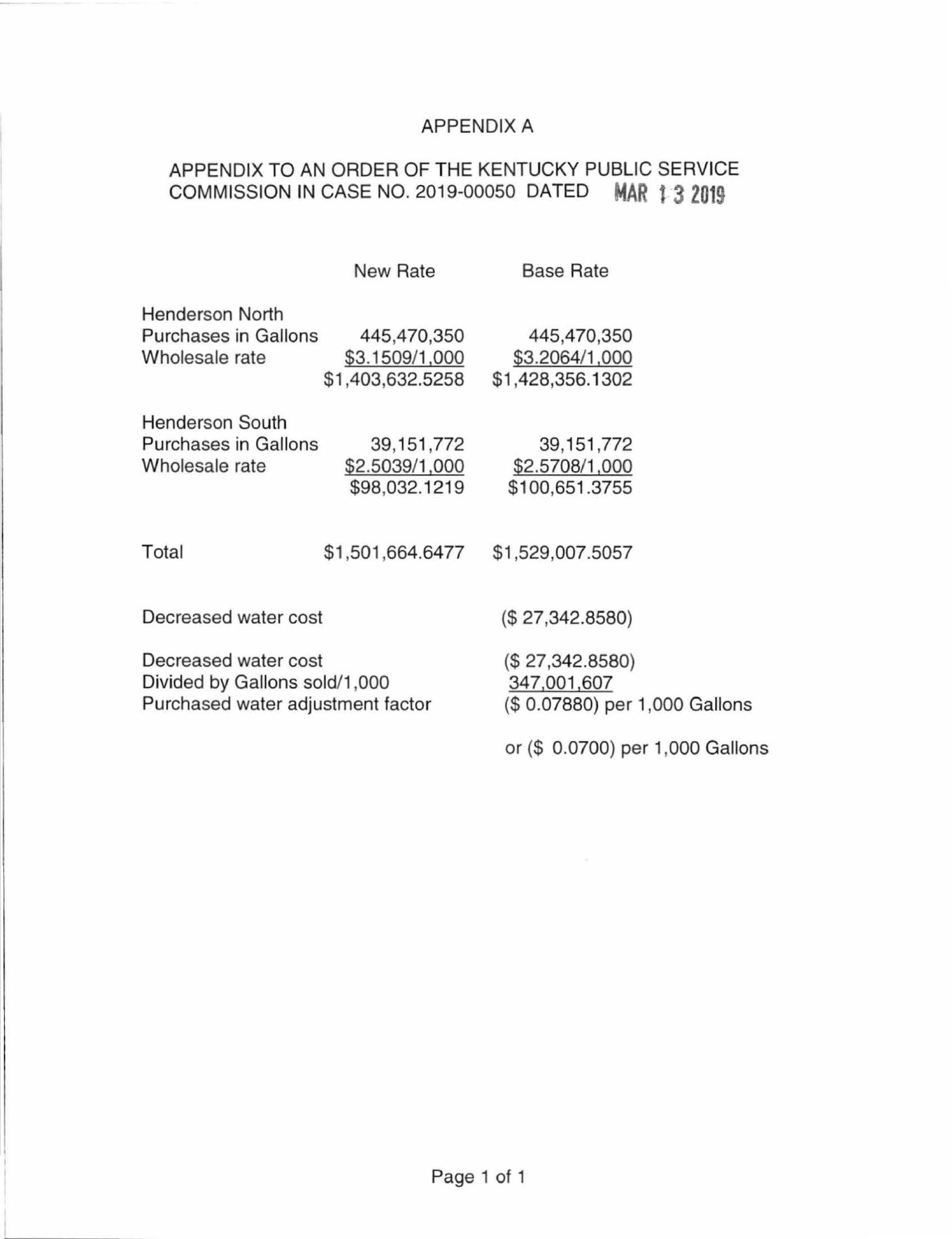## APPENDIX B

# APPENDIX TO AN ORDER OF THE KENTUCKY PUBLIC SERVICE COMMISSION IN CASE NO. 2019-00050 DATED **MAR 13 2019**

The following rates and charges are prescribed for the customers in the area served by Henderson County Water District. All other rates and charges not specifically mentioned herein shall remain the same as those in effect under the authority of the Commission prior to the effective date of this Order.

## Monthly Water Rates

# 5/8X3/4-lnch Meter First 2,000 Gallons \$20.26 Minimum Bill Next 8,000 Gallons 7.44 per 1,000 Gallons Next 20,000 Gallons 6.91 per 1,000 Gallons Over 30,000 Gallons 6.38 per 1,000 Gallons 1-lnch Meter First 5,000 Gallons \$42.58 Minimum Bill Next 5,000 Gallons 7.44 per 1,000 Gallons Next 20,000 Gallons 6.91 per 1,000 Gallons Over 30,000 Gallons 6.38 per 1,000 Gallons 2-lnch Meter First 16,000 Gallons \$121.24 Minimum Bill Next 14,000 Gallons 6.91 per 1,000 Gallons Over 30,000 Gallons 6.38 per 1,000 Gallons 3-lnch Meter First 30,000 Gallons \$217.98 Minimum Bill Over 30,000 Gallons 6.38 per 1,000 Gallons 4-lnch Meter First 50,000 Gallons \$345.58 Minimum Bill Over 50,000 Gallons 6.38 per 1,000 Gallons 6-lnch Meter First 100,000 Gallons \$664.58 Minimum Bill

Over 100,000 Gallons 6.38 per 1,000 Gallons